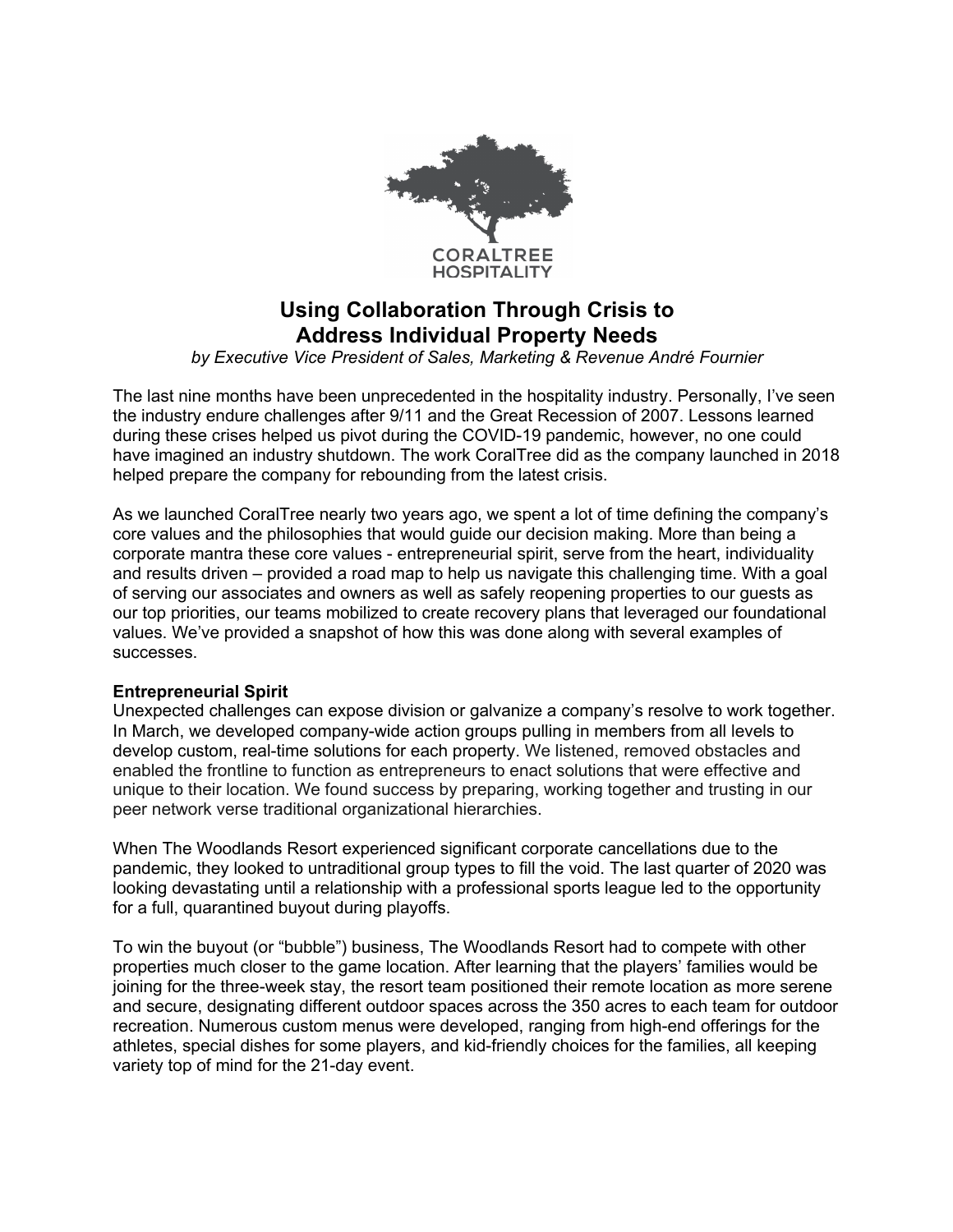This tailored approach earned the business and then it was all hands on deck. Team members from CoralTree and nearby sister properties helped ready The Woodlands Resort, much of which had been vacant since March. Despite the challenges of servicing a buyout during a pandemic, this combined team successfully provided a seamless, safe experience start to finish, winning praise from the prominent client and providing a new service model for future programs.

#### **Serve from the Heart**

A continued focus on doing what is best for the community, including ownership, colleagues and customers helped us strengthen team relationships though COVID-19 challenges. At our core, we value each property's desire to be independent, different and cause based. We believe, this heartfelt approach sets us apart and helped us develop teams invested in realizing profits by achieving purpose. We've always focused on listening and acting compassionately and the last few months have shown just how important this approach is to success.

At Terranea they created design thinking pods which entailed leadership to collaborate with CoralTree management to create the concept of Terranea Promise. The commitment ensures that Terranea puts the health and well-being of its associates and guests at the forefront of the experience. Terranea Promise is the ongoing commitment to the resort's community that has carefully thought through the journey points and has implemented enhanced standards of care and cleanliness to promote a safe and comfortable stay.

### **Individuality**

Celebrating individual strengths, ideas and initiative helped CoralTree Hospitality build team cohesion during the last few months. Each community is unique and our properties reflect that. Our approach to current challenges embraced the same concept by empowering local leaders to develop initiatives and protocols that are informed, relevant and of the place. By empowering our frontline and creating flexible company-wide action groups we developed custom solutions that worked at each location rather than implementing a top down approach doomed to fail when rolled out at each distinct property.

As an example, Town and Country Resort deployed touchless technology within food and beverage operations. They leveraged new technology supported by the Infogenesis OnDemand ordering system to allow guests to order and pay for food and beverage on their mobile phone. It eliminated the headache of having to call and place an order as well as extra labor for telephone operators. Important in this COVID era, it's also a touchless option that simply links through a website and allows the customer the ability to order and pay remotely from anywhere, not necessarily on property. Within the first week of adoption, Town and Country generated \$35,000 in additional food and beverage sales revenue.

#### **Results Driven**

With deep roots as owners and managers of world-class independent luxury and lifestyle hotels and resorts, CoralTree Hospitality tapped into its depth of experience to navigate COVID-19 challenges. While the current health crisis is global in scale it's important to be targeted in each response. The right answer for a remote resort may vastly differ from a metropolitan hotel but our nimble approach and inherent understanding that each property is unique allows us to quickly execute marketing, sales and staffing plans custom developed to each property's needs and in line with their purpose to best deliver results.

We found ourselves in a situation that was and still is fluid and changed hourly. To effectively deal with these challenges, we created two strategy work groups to assimilate real-time information from the teams on the ground. The work groups were bifurcated by design to